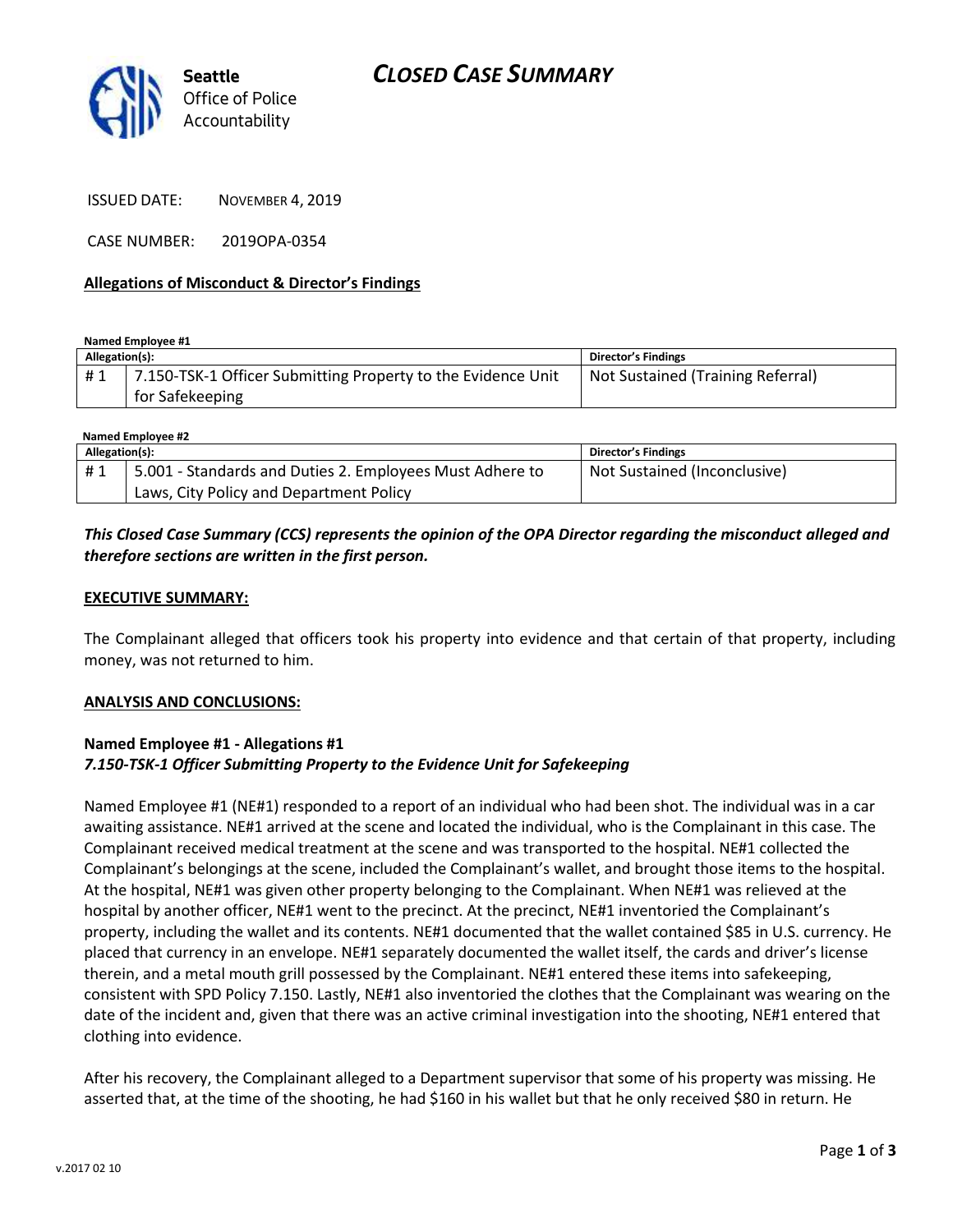

# *CLOSE CASE SUMMARY*

OPA CASE NUMBER: 2019OPA-0354

alleged that an officer may have misappropriated his money. The Complainant also claimed that his clothing, as well as items that an unknown officer took from his vehicle, were not returned to him.

As part of its investigation, OPA looked for video that might reveal when and how the Complainant's property was collected and processed. NE#1's initial response to the scene was captured on Body Worn Video (BWV). The BWV showed him take custody of the Complainant's wallet and clothes at the scene prior to the Complainant being transported to the hospital. The video did not capture, however, NE#1 removing money from the Complainant's wallet and placing that money into safekeeping. In addition, and consistent with Department policy, NE#1 did not activate his BWV at the hospital. As such, there was no video documenting whether he searched the wallet there. Lastly, NE#1 did not record any sorting and inventorying of the property while at the precinct.

SPD Policy 7.150-TSK-1 governs how officers are to inventory and then submit non-detainee property into safekeeping. Relevant to this case, the policy states that officers must inventory the property with a witness officer present and also photograph the property and load those photographs into a Department database. Lastly, the policy states that officers must document the inventoried property, which includes but is not limited to completing a Safekeeping (SKO) Tag for all items and providing a copy of the tag to the owner.

NE#1 told OPA that he thought he recorded the inventorying of the wallet, but that he later determined that he did not. He asserted his belief that he was permitted to use his BWV instead of taking photographs. NE#1 confirmed that he had a witness officer sign the back of the property envelope. He did not recall who that officer was. He did not, however, put that officer's name and serial number in his report. He told OPA that he did not know that this was a requirement in policy. He further did not provide the SKO Tag for the inventoried property to the Complainant. He stated that he was unable to do so because the owner was unconscious while at the hospital and could not accept the tag. There is no indication from the record that NE#1 left a copy of the tag with hospital staff to later provide to the Complainant.

As indicated by the above, NE#1 did not comply with several aspects of SPD Policy 7.150-TSK-1. Most notably, he did not photograph the property or, in the alternative, record it with his BWV. The lack of this evidence prevented OPA from conclusively determining whether money was taken from the Complainant's wallet and not returned. Moreover, he did not provide the Complainant with a copy of the SKO Tag or leave it with hospital staff.

However, given NE#1's recognition that he failed to complete several of the steps required, the minor nature of the policy violation, and lack of evidence that this was intentional misconduct, OPA recommends that NE#1 receive the below Training Referral rather than a Sustained finding.

• **Training Referral**: NE#1 should be retrained as to the requirements of SPD Policy 7.150-TSK-1 and, specifically, the direction that he document – by either BWV or camera – evidence that he inventories. This training and any associated counselling should be documented and this documentation should be maintained in an appropriate database.

Recommended Finding: **Not Sustained (Training Referral)**